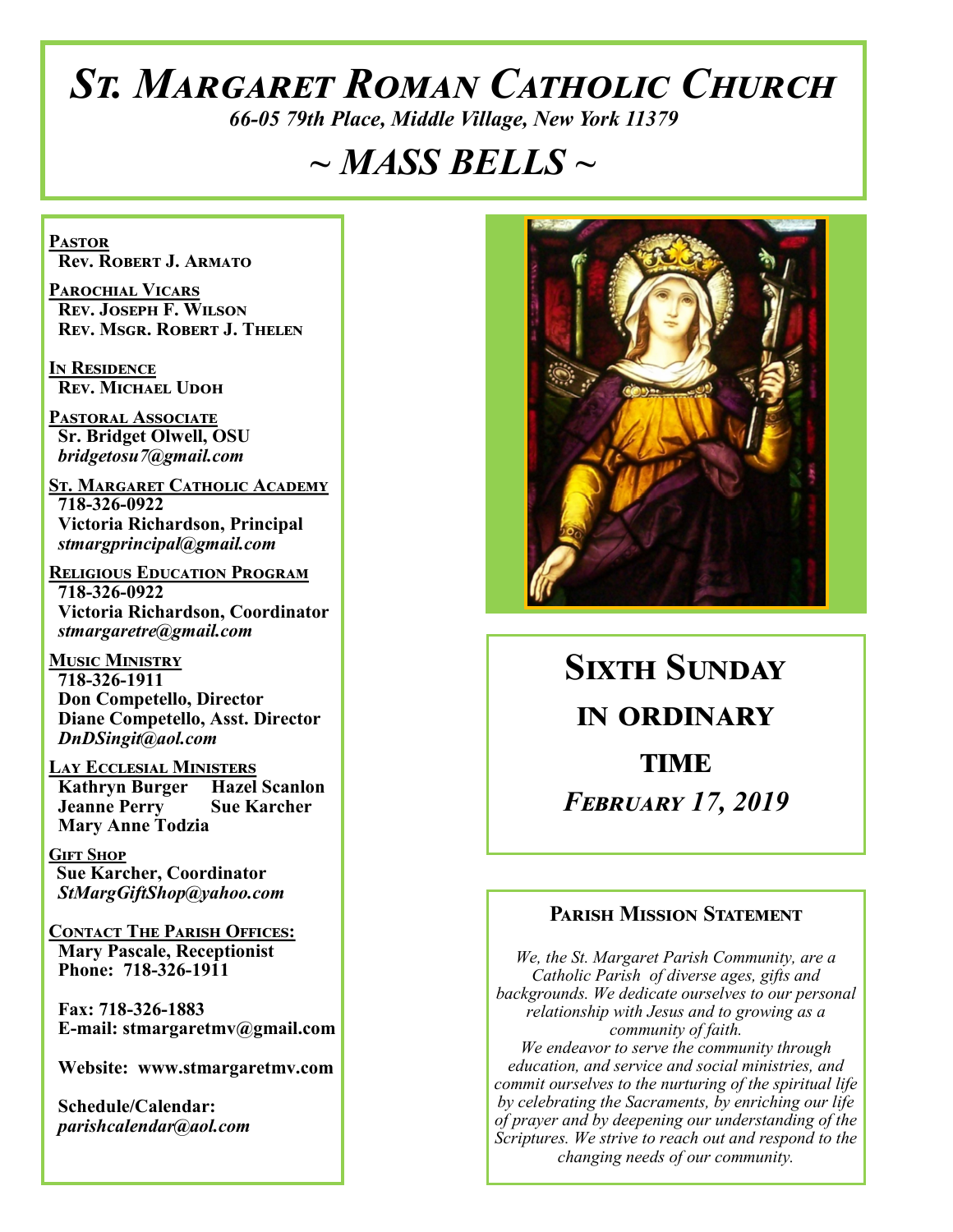## *MASSES FOR THE WEEK*

| SUN.<br>7:30<br>9:00           | <b>FEBRUARY 17 - SIXTH SUNDAY</b><br>IN ORDINARY TIME<br>People of the Parish<br>Giuseppa e Vito Stabile/Filippo e<br>Giuseppa Amato/Giuseppe e Anelo<br>Scuderi/Terisa Gagliardotto/Mario Bajlo/ |
|--------------------------------|---------------------------------------------------------------------------------------------------------------------------------------------------------------------------------------------------|
| 10:30<br><b>NOON</b><br>5:00PM | Gaetana Caruso/<br>Rose Diglio<br>Lottie & Stanley Andrzejewski<br>Aida Baker                                                                                                                     |
| MON.<br>9:00                   | <b>FEBRUARY 18 - PRESIDENT'S DAY</b><br>John & Anna Rice                                                                                                                                          |
| TUE.<br>7:00<br>9:00           | <b>FEBRUARY 19- WEEKDAY</b><br><b>Maureen Schlosser</b><br>Marie D'Amato                                                                                                                          |
| WED.<br>7:00<br>9:00           | <b>FEBRUARY 20 - WEEKDAY</b><br>Steven Dominic Belviso (BRITH)<br>Ida Viola                                                                                                                       |
| THU.<br>7:00<br>9:00           | <b>FEBRUARY 21 - ST. PETER DAMIAN</b><br>Annette & Louis Giove<br>Aida Schumacher                                                                                                                 |
|                                |                                                                                                                                                                                                   |
| FRI.                           | <b>FEBRUARY 22 - THE CHAIR OF</b>                                                                                                                                                                 |
| 7:00<br>9:00                   | <b>ST. PETER THE APOSTLE</b><br>Minnie & Angelo Manfre<br><b>Rosemary Creighton</b>                                                                                                               |
| SAT.<br>9:00                   | <b>FEBRUARY 23 - ST. POLYCARP</b><br>COLLECTIVE: Joseph & Lena Mazzola/                                                                                                                           |
| 5:00PM                         | Samantha Barahona/Jackie Morrow/<br><b>Michael Putillo</b>                                                                                                                                        |
| SUN.<br>7:30                   | <b>FEBRUARY 24 - SEVENTH SUNDAY</b><br><b>IN ORDINARY TIME</b><br><b>Patricia Shiels</b>                                                                                                          |

**THE RECTORY WILL BE CLOSED ON MONDAY, FEBRUARY 18TH IN OBSERVANCE OF PRESIDENT'S DAY MASS IS AT 9:00AM ONLY**

# **PARISH INFORMATION**

**Rectory Office Hours Monday - Friday - 9 am to Noon, and 1 pm to 5pm Tuesday & Wednesday evenings 5-7pm Saturday - by appointment Sunday - closed**

**CONFESSIONS** - Saturday, 4-4:45 pm or by appointment with a priest.

**NOVENA** to Our Lady of the Miraculous Medal Mondays after the 9am Mass.

**BAPTISMS** take place on the 1st and 3rd Sundays of the month. Please call the rectory for an appointment and to register your child.

**WEDDINGS MUST** be scheduled at least six months in advance by appointment with a priest or a deacon. Please call the rectory office. For marriage preparation information visit www.pre-cana.org.

**THE ENGLISH CHOIR** rehearses on Tuesday, at 7 pm in the Church. Tenors and baritones needed!

**IL CORO ITALIANO** prattica ogni Domenica prima della Messa Italiana.

**THE YOUTH CHOIR** rehearses on Thursday, from 6-7 pm in the Church. For more info, DnDsingit@aol.com

**BOY SCOUT TROOP #119** meets on Tuesdays from 7:15-9 pm in the Parish Hall. New members are welcome, age 10 1/2 & up. Call Mr. Krzewski, 718-894-4099.

**CUB PACK #119** meets on Mondays from 7-8:30 pm in the Parish Hall. New members welcome, age 6 to 10-1/2. Call Mr. Krzewski, 718-894-4099.

**SENIOR CITIZENS** meet every Wednesday at 12 Noon in the Parish Center.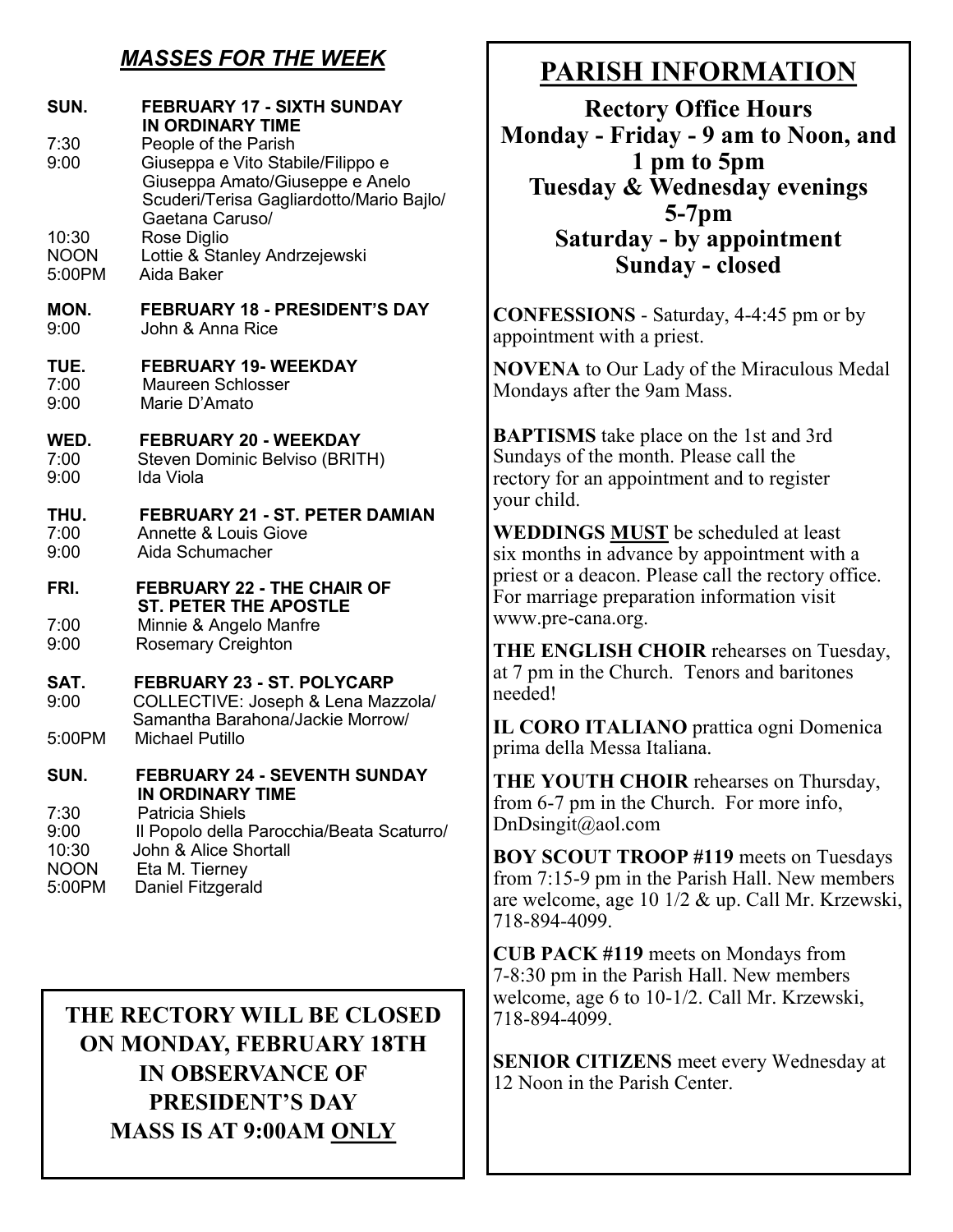# PLEASE PRAY FOR OUR SICK

Karen Guarascio, Connie Faccibene, Linda Frazier, Cari Ann Falk-LoBello, Glen Falk, Ronald Frazier, John Downer, Robert Sabini, Lee Falk, Scott White, Baby McKinley Kelleher, Sean Harrison, Justin James Quirke, Elizabeth Ott, Marion Caracciola, Baby Keila Mary Champoli, The Ferrugio Family, Sandra Slattery, Richard Santangelo, Joseph Simon, James Taylor, James Leung, Dr. Joan Virostko, Alfie Poje, Margaret Cosentino, Ann Pompeo, Larry Dumbra, Bob Marvin, Joseph O'Brien, Katie Bryzgornia, Daniel Fox, Domenica Millitello, Caterina D'Anna, Evelyn Mojica, Immaculate Marge D'Elia, Carol Arevalo, Jim O'Driscoll, Victoria Lippolis, Mary Rigovich, Matteo Sabini, Charles Schaaf, Alvaro Andres Gonzalez, Luis Sanchez, Billy Gillespie, George McGarry, Cathie Greulich, Anthony Bruno, Charles G. Krzewski, John Wert, Joseph Stubbs, Bob & Karen Schaefer, Michael Hirst, Mary Harrison, John Murphy, Anne McGinnis, Richard Santangelo, Norma Voyer, Vicky Turato, Adriana Caruso, Julio Pelaez, Maritza Gutierrez, Graciela Mora, Cindy Mulore, Salvatore Tuttolomondo, Gloria Mojica, Gloria Pemaj, Anne Gorian, Allen McConville, Jack Marchindiondo, Victoria Lippolis,

*The names will remain for 3 months, please call 718-326-1911 and ask for continued prayers.*

#### **Prayer Requests**

**Pray for vocations to the Priesthood and Religious Life.** 

**Please pray for our men and women from our Parish serving in the defense of our country: Lt. Col. Thomas Frohnhoefer Sgt. Robert A. Domenici** 



#### *WE RECALL OUR BELOVED DECEASED*

*Especially, Blanche Dathe, Catherine Blumlein, Angela Usberti, May they rest in Christ's Peace!*

# *MEMORIALS*

## *WINE & HOST THIS WEEK*

*are offered in memory of Frank Raio at the request of Daniel & Nancy Parente.* 

## *LAMP & CANDLE THIS WEEK*

*are offered in memory of Joseph & Lena Mazzola at the request of Ben Armato.* 

## *TABERNACLE LAMP THIS WEEK*

*is lit in memory of Anna & Guido Carosi.* 

#### **TODAY'S READINGS**

 *Sixth Sunday in Ordinary Time* Jer 17:5-8 Ps 1:1-2, 3, 4 and 6 1 Cor 15:12, 16-20 Lk 6:17, 20-26

#### **READINGS FOR THE WEEK**

| READINGS FOR THE WEEK |                                                                                               |  |
|-----------------------|-----------------------------------------------------------------------------------------------|--|
| Monday:               | Gn $4:1-15, 25$<br>Ps 50:1 and 8, 16bc-17, 20-21<br>Mk $8:11-13$                              |  |
| Tuesday:              | Gn $6:5-8$ ; $7:1-5$ , 10<br>Ps 29:1a and 2, 3ac-4, 3b and 9c-10<br>Mk $8:14-21$              |  |
| Wednesday:            | Gn 8:6-13, 20-22<br>Ps 116:12-13, 14-15, 18-19<br>Mk $8:22-26$                                |  |
| Thursday:             | $Gn 9:1-13$<br>Ps 102:16-18, 19-21, 29 and 22-23<br>Mk 8:27-33                                |  |
| Friday:               | 1 Pt $5:1-4$<br>$Ps$ 23:1-3a, 4, 5<br>Mt 16:13-19                                             |  |
| Saturday:             | Heb $11:1-7$<br>Ps 145:2-3, 4-5, 10-11<br>Mk $9:2-13$                                         |  |
| Sunday:               | 1 Sm 26:2, 7-9, 12-13, 22-23<br>Ps 103:1-2, 3-4, 8, 10, 12-13<br>1 Cor 15:45-49<br>Lk 6:27-38 |  |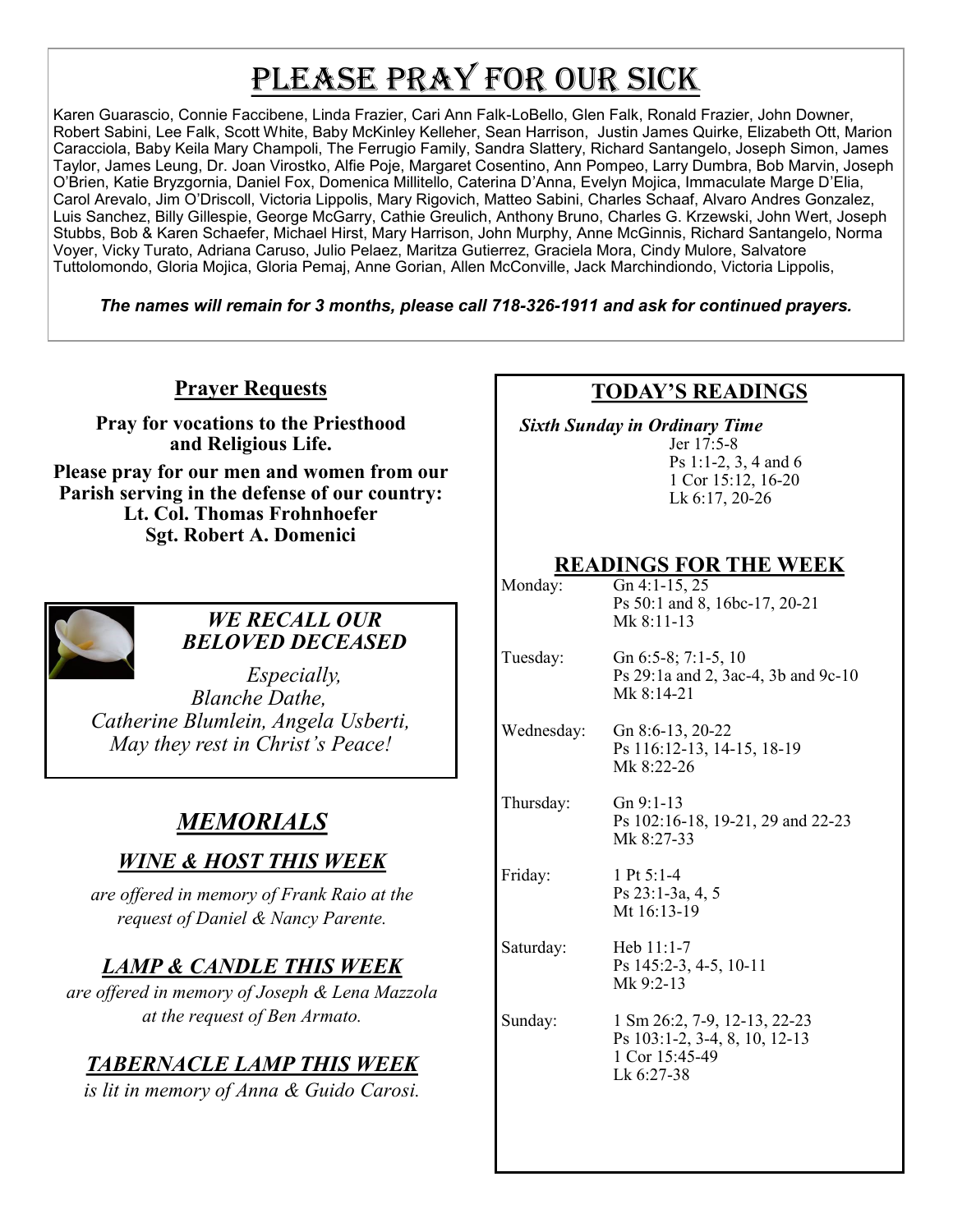

#### **LENTEN SERVICE**

 This Lent, we will walk through the Mass using Bishop Barron's

DVD series *"THE MASS".*

 Bishop Barron created and filmed *"THE MASS"* to help Catholics understand what the Mass is all about. He will take us through the major parts of the Mass in detail. He says the Mass is beauty and mystery. Once we truly understand and believe, we will embrace the privilege of attending Mass and hopefully be able to share that enthusiasm with others.

 Treat yourself and allow yourself to be transformed through insights on this most privileged and intimate encounter with our Lord Jesus Christ.

 **Registration** for this 6-week program **is being held this weekend, February 16/17.**  Sessions will be held Monday evenings at 7:00pm and Wednesday mornings at 11:00am, beginning the week of February 25th.

#### **PARISH REGISTRATION**

 Very often, people come to the Rectory asking for a certificate or letter attesting to their being active members of our Parish. That's hard for us to do, if there is no record of their being registered.

 All families worshiping here at St. Margaret's are encouraged to register with the Rectory Offices. All you have to do is complete the following information and drop it into the collection basket. We'll take it from there.

Name:

Address:

Phone #:  $($   $)$ -  $-$ 



# **JOIN IN THE CELEBRATION!** *IRIGH NIGHT*

Saturday, March 2, 2019 6:00pm to 11:00pm Traditional Irish Dinner Beer, wine, soda, coffee, tea Music by

**THE CUNNINGHAM BROTHERS**

\$50.00 per person We will be honoring St. Margaret's First Irish Couple of the Year

#### *Anne and Tom Lenihan*

For more information and tickets please call Maureen Postel, 917-589-6804, Anne Lenihan, 718-350-9448, Bridie Mitchell, 917-302-3569 or Susan Conte, 646-330-8451

#### **Sexual Abuse Reporting**

Call the toll-free, NY State hotline, **1-800-342-3720,** or the toll-free, Diocesan number, **1-888-634-4499,**

to report *any possible sexual abuse of children or adults* by anyone. Both lines are confidential.

#### **THE ST. JOHN'S UNIVERSITY SPEECH AND HEARING CENTER**

 will be offering **"Hearing Aid Help"**  through May 6th. This is a **FREE** service and is available for anyone who has a hearing aid and may be experiencing some difficulty caring for it or using it.

 Please call the center, **718-990-6480** to schedule an appointment. The Speech and Hearing Center is located at 152-11 Union Turnpike, Flushing NY.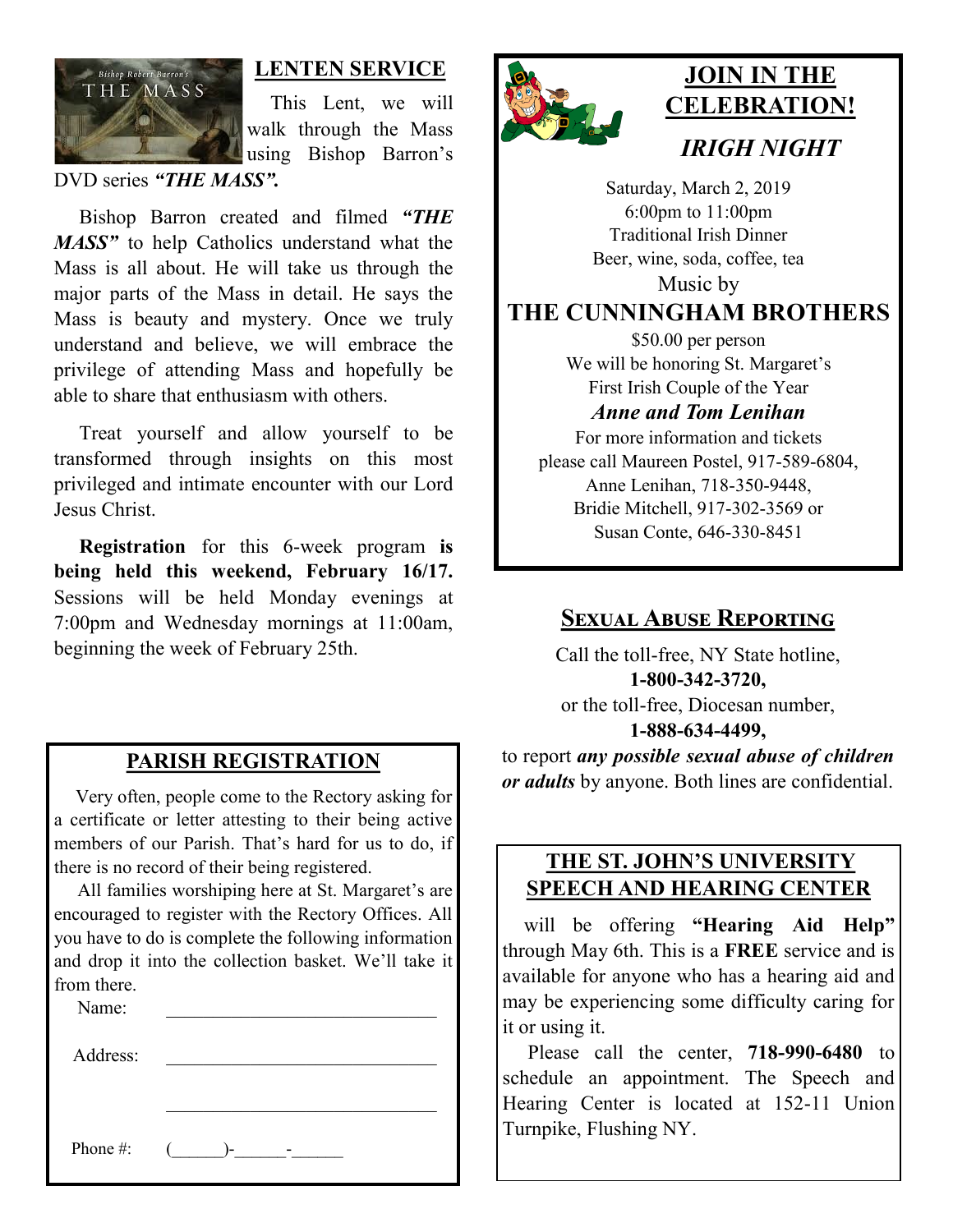# **~ St. Margaret Gift Shop ~**

Wednesdays, 12:00 - 4:00 pm Saturdays, 4:00 - 5:00 pm and Sundays, 9:00 am - 1:00 pm

We have a selection of religious goods: Rosaries - Medals - Gifts Crucifixes - Statues - Bibles other books **AND MORE!**

If we don't have it, we'll try to get it for you. The Gift Shop is located in the rectory. Please use the red side door in the parking lot. If the door is closed, please knock.

Contact us: **StMargGiftShop@yahoo.com**

#### *~ Use Your Envelopes ~*

 Please use your donation envelopes. We send out over 900 each mailing, costing the Parish (you!) several hundred dollars each time, but it appears that less than one sixth are being used. We cannot issue annual donation statements for tax purposes unless we have information provided on the envelopes.

 *Families who do not use their envelopes will be deleted from the mailings during 2019.*

 We have been updating and improving our recording system and now have it up and running to **issue contribution statements. Please call the Rectory to get your statement.** We will issue it as soon as we can. Please be patient.



#### **DEFENSIVE DRIVING COURSE**

will be given in St. Margaret Catholic Academy Library on **SATURDAY, MARCH 2ND** from 9:00am to 3:30pm

**THE COST:** \$45.00 per person

**THE BENEFITS:** 10% discount on liability and collision insurance for 3 years. Up to 4 points deducted from your driving record.

> **CONTACT:** Sister Bridget at **718-326-1911** for more information or to register.

## **~ Monthly Memorial Mass ~**

 A **bi-lingual (English and Italian) memorial Mass**  with music is celebrated each month for the repose of the souls of those who were buried from our church during the preceding month.

 While we no longer celebrate private memorial Masses, families who wish to have an annual or "month's mind" Mass offered for a loved one can join in this monthly celebration. Please contact the Rectory at 718- 326-1911 to make the arrangements.

 **The next memorial Mass will be celebrated at 11:45 am. Saturday March 9.** 



*THE ST. VINCENT dePAUL FOOD PANTRY*

 is located in the Convent, 66-25 79 Place.

#### **The Pantry is open every WEDNESDAY AND SATURDAY from 10:00 am to 12:00 Noon.**

 *Our Food Pantry is always in need of canned fruits and vegetables, dried pastas, rice, cereal, peanut butter, jams/jellies/preserves, tea and coffee, and similar "non-perishable" foods.*

*As always, thank you for your generosity!*

Our **Scouts are collecting food** to support the **St. Vincent dePaul Pantry.**  Bring your canned or dried foods to any



Mass and leave them in the main vestibule. **~**

The **chocolate drive** in support of our **Academy** continues after most weekend Masses. Please treat yourself and help our school at the same time.

**~ Maggie's Little Theater** will present *"NOISES OFF"* this Spring. More information and performance dates on Page 6 of this bulletin.